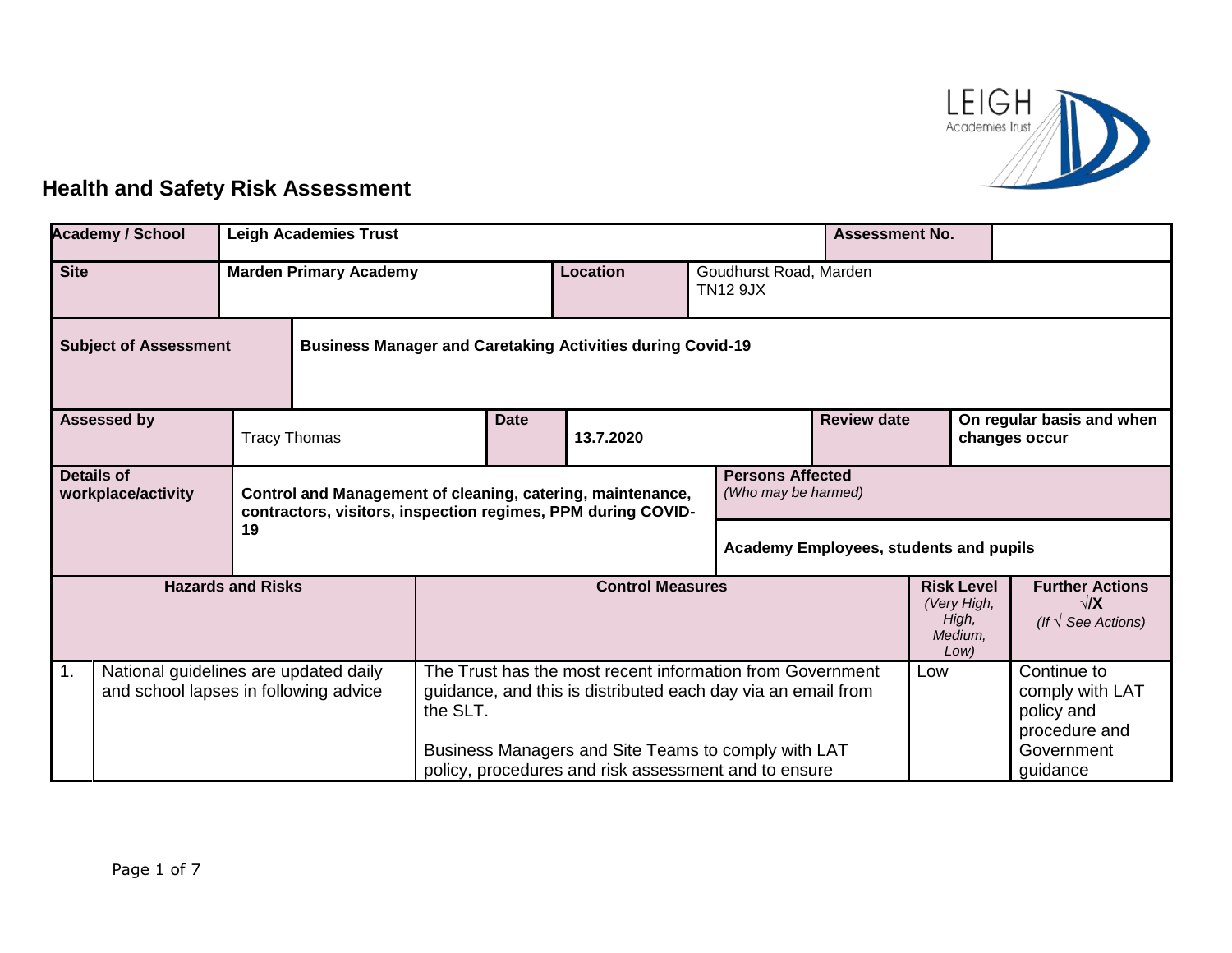|    |                                                                                                                                                        | Principals, are updated on any local issues or in relation to the<br>Management of the academy building as necessary.                                                                                                                                                                                                                                                                                                                                                                                                                                                                                                                                                                                                                                                                                                                                                                        |        |                                                                                                                               |
|----|--------------------------------------------------------------------------------------------------------------------------------------------------------|----------------------------------------------------------------------------------------------------------------------------------------------------------------------------------------------------------------------------------------------------------------------------------------------------------------------------------------------------------------------------------------------------------------------------------------------------------------------------------------------------------------------------------------------------------------------------------------------------------------------------------------------------------------------------------------------------------------------------------------------------------------------------------------------------------------------------------------------------------------------------------------------|--------|-------------------------------------------------------------------------------------------------------------------------------|
| 2. | No control measures for social<br>distancing rules and employees pupils<br>and students, contractors and visitors<br>not adhering to social distancing | Employee, student / pupils are to follow Government<br>guidelines for 2 metre social distancing where possible.<br>Ideally staff should remain at 2 metres distance in all<br>circumstances since it lowers the risk of transmission.<br>Small adaptations to the classroom to support 2 metre social<br>distancing where possible. Desks should be arranged so<br>students can sit side by side and facing forwards.<br>Tape and arrows are to be put in place around the school at<br>2M distance to ensure employees, students and pupils have<br>2M markers to follow<br>Monitor to discourage parents, pupils and students<br>congregating in the academy playground and gates at drop off<br>and pick up times<br>BM and Site Teams to follow government social distancing<br>guidelines (currently 2m where possible) at all times whilst<br>carrying out general duties at all times | Medium | Monitor 2M<br>distancing and<br>ensure tape and<br>arrows in place<br>are in good repair                                      |
| 3. | Hygiene and infection control measures<br>not adhered to                                                                                               | Windows to be opened each day before classrooms are<br>occupied and other areas of the academy, to ensure good<br>ventilation and flow of air throughout the day<br>Washing hands with soap and water is best practice and the<br>use of sanitiser is to compliment this.<br>Monitor to ensure Soap and sanitizer units and bottles of<br>sanitizer are available in all areas of the academy at all times<br>and that stocks are replenished as necessary and do not run<br>empty                                                                                                                                                                                                                                                                                                                                                                                                           | Medium | Continue to<br>monitor on a<br>regular basis and<br>comply with LAT<br>policy and<br>procedures and<br>government<br>guidance |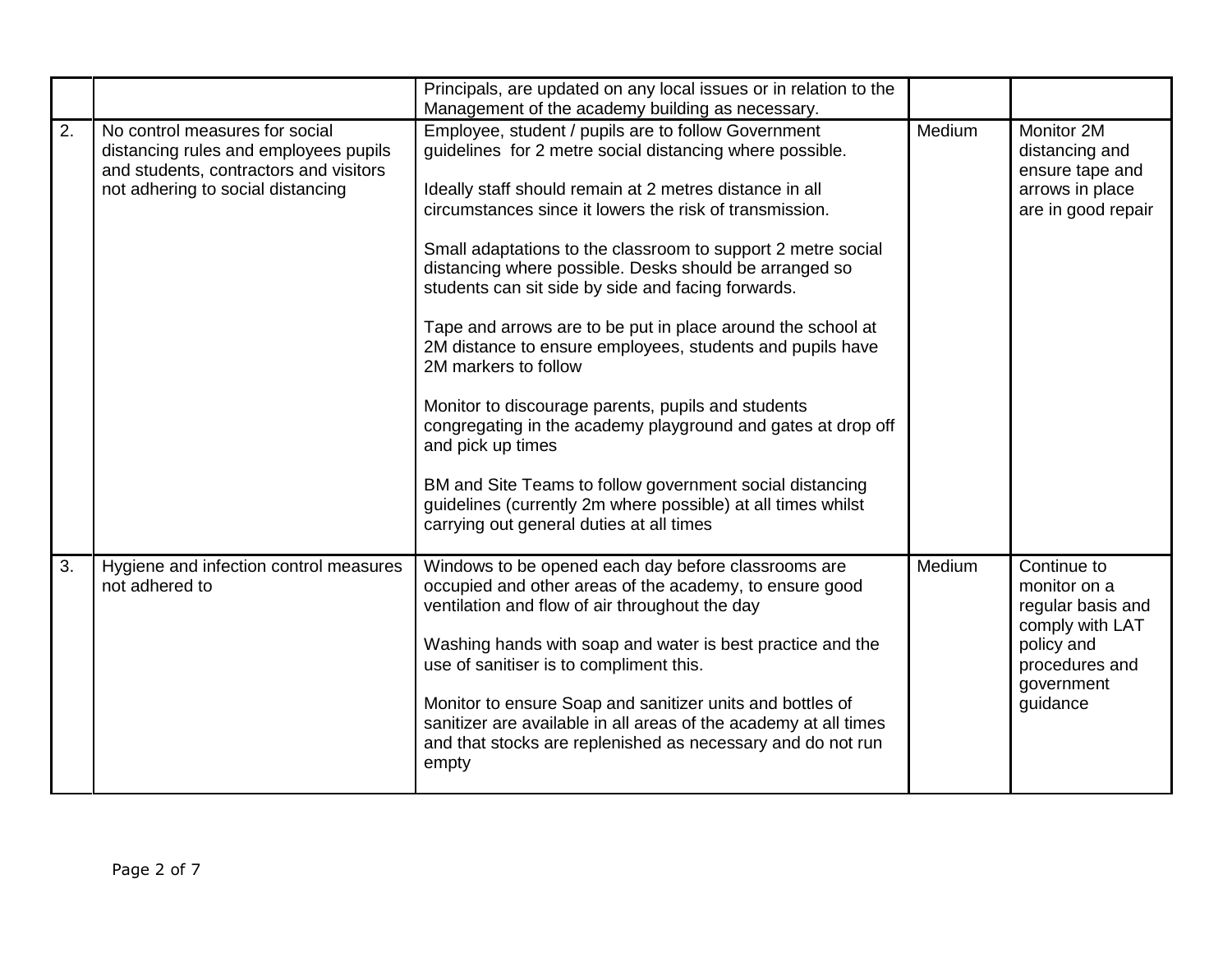|    |                                                                                   | Sanitisers and soap will be available around the academy as<br>well as in each classroom, ensure stocks are replenished as<br>necessary and do not run empty. BM's and site teams should<br>wash and sanitise hands when entering and leaving a<br>classroom and other areas of the academy on a regular basis.<br>PPE to be worn as appropriate, for cleaning and other duties<br>refer to the Cleaning Risk Assessment<br>Protective gloves worn should be removed safely by: Rolling<br>the glove down hand so it turns inside out, use the clean side<br>of the glove to remove the other glove, dispose of the gloves<br>safely and then wash hands for 20 seconds<br>Monitor cleaning regimes to ensure touch points are cleaned<br>throughout the day<br>Water fountains to be taken out of use and appropriately<br>covered and checked on a regular basis to ensure no one has<br>tampered with measures put in place |        |                                                                                                                                     |
|----|-----------------------------------------------------------------------------------|--------------------------------------------------------------------------------------------------------------------------------------------------------------------------------------------------------------------------------------------------------------------------------------------------------------------------------------------------------------------------------------------------------------------------------------------------------------------------------------------------------------------------------------------------------------------------------------------------------------------------------------------------------------------------------------------------------------------------------------------------------------------------------------------------------------------------------------------------------------------------------------------------------------------------------|--------|-------------------------------------------------------------------------------------------------------------------------------------|
| 4. | Employees feeling unwell with<br>symptoms of COVID -19 procedures not<br>followed | All employees are to comply with LAT policy procedures and<br>risk assessments.<br>Employees who feel unwell with COVID-19 symptoms should<br>stay at home and should not attend work and follow the<br>Government's guidance on Self-isolating and testing in<br>conjunction with the LAT Absence Policy.<br><b>BM's will:</b><br>communicate to their staff the importance of following LAT<br>policy procedures and risk assessment at staff briefings<br>remind staff of the LAT sickness policy                                                                                                                                                                                                                                                                                                                                                                                                                           | Medium | Continue to<br>monitor any case<br>of COVID-19<br>and in line with<br>Government policy<br>and procedures<br>and track and<br>trace |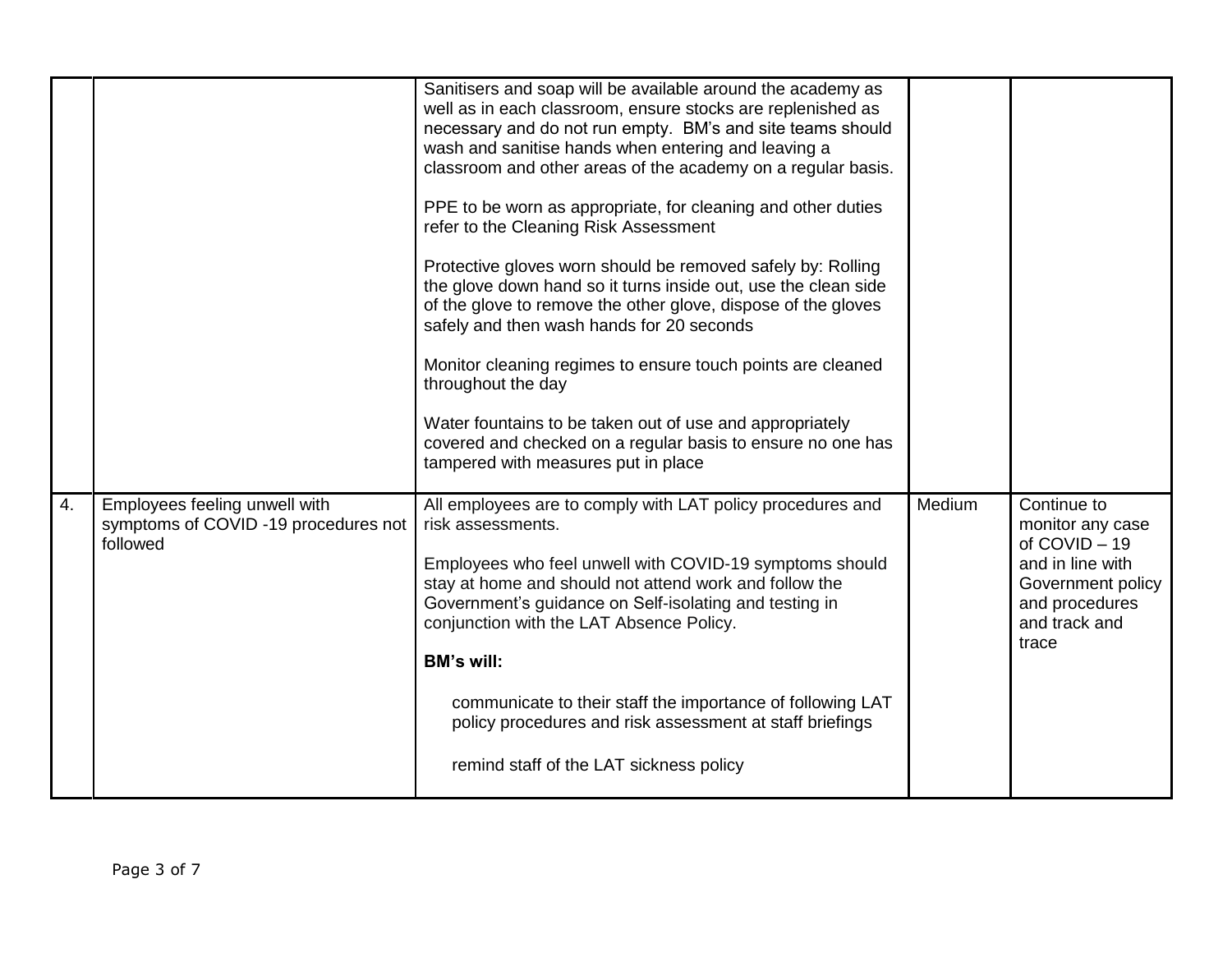|    |                                                                                         | Inform the Principal / Line Management immediately of<br>contact with anyone who has symptoms of COVID-19                                                                                                                                                                                                                                                                                                            |        |                                                                                                               |
|----|-----------------------------------------------------------------------------------------|----------------------------------------------------------------------------------------------------------------------------------------------------------------------------------------------------------------------------------------------------------------------------------------------------------------------------------------------------------------------------------------------------------------------|--------|---------------------------------------------------------------------------------------------------------------|
| 5. | Contaminated Waste from a suspected<br>COVID-19 person not disposed of<br>appropriately | Contaminated waste such as cloths, tissues etc of areas<br>where employees, students and pupils with COVID-19 have<br>been identified should be put in a plastic rubbish bag and tied<br>and then put into another plastic bag.<br>Contaminated waste should not be placed in communal waste<br>areas until negative test results are known for an individual or<br>the waste has been stored for at least 72 hours. | Medium | Continue to<br>ensure<br>Government<br>guidelines and<br>LAT policy and<br>procedures and<br>risk assessments |
|    |                                                                                         | If storage for at least 72 hours is not appropriate, arrange for<br>collection as category B infectious waste, either by your local<br>waste collection authority, or otherwise by a specialist clinical<br>waste contractor.                                                                                                                                                                                        |        |                                                                                                               |
|    |                                                                                         | Refer to cleaning risk assessment                                                                                                                                                                                                                                                                                                                                                                                    |        |                                                                                                               |
| 6. | No compliance with other Health and<br>Safety legislation                               | Although the HSE recognises during this difficult time that<br>some low risk health and safety measures may need to be<br>relaxed, they have stated that for higher risk areas legislation<br>still needs to be upheld:                                                                                                                                                                                              | Medium | Regular<br>monitoring and<br>inspection and<br>records are to be<br>kept up to date                           |
|    |                                                                                         | Fire evacuation - will need to be carried out as necessary<br>whilst still following social distancing measures. BM's will<br>need to review emergency evacuation plans PEEP's should be<br>updated as appropriate                                                                                                                                                                                                   |        |                                                                                                               |
|    |                                                                                         | Legionella - continue with temperature testing and flushing,<br>maintenance regimes                                                                                                                                                                                                                                                                                                                                  |        |                                                                                                               |
|    |                                                                                         | Asbestos - ensure management inspection regimes are in<br>place, the asbestos register is utilised for contractors                                                                                                                                                                                                                                                                                                   |        |                                                                                                               |
|    |                                                                                         | Heating and ventilation systems - put back in to operational<br>settings                                                                                                                                                                                                                                                                                                                                             |        |                                                                                                               |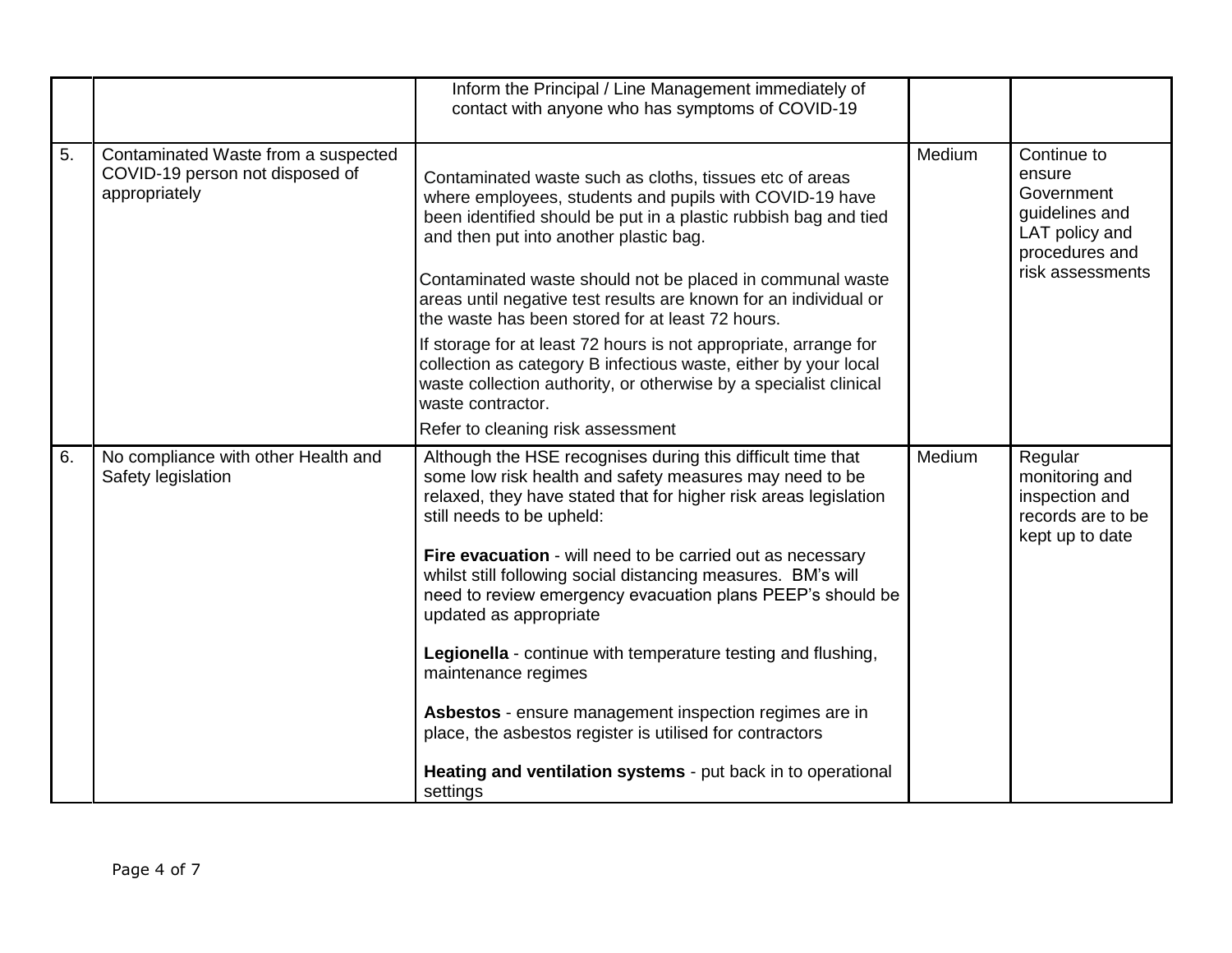|                |                                                                                                                   | Gas -ensure gas safety checks continue and are up to date<br><b>Electrical</b> – continue visual checks on portable electrical<br>equipment, and electrical maintenance is carried out as<br>appropriate<br>Lifts – ensure 6 monthly inspection regimes if lifts are still in<br>use, or at least before they are used again<br>Other contract services – waste collection, hygiene<br>contractors, pest control etc<br>Machinery and equipment - that has not been used in a<br>while must be checked to ensure it is safe to use<br>Other critical services $-$ i.e. hoists used for people<br>Check - for other obvious hazards, do what you can to make<br>what you find as safe as possible |        | Continue to follow                                       |
|----------------|-------------------------------------------------------------------------------------------------------------------|--------------------------------------------------------------------------------------------------------------------------------------------------------------------------------------------------------------------------------------------------------------------------------------------------------------------------------------------------------------------------------------------------------------------------------------------------------------------------------------------------------------------------------------------------------------------------------------------------------------------------------------------------------------------------------------------------|--------|----------------------------------------------------------|
| $\overline{7}$ | Not following compliance for Accident /<br>incident reporting and RIDDOR                                          | Follow the HSE guidance on RIDDOR reporting and COVID -<br>19, contact Health and Safety Manager, Line Manager for<br>further advice<br>Record accident and incidents as normal on Handsam,<br>investigate and report under RIDDOR as necessary for other<br>accidents / incidents                                                                                                                                                                                                                                                                                                                                                                                                               | Low    | accident and<br>incident<br>procedures                   |
| 8.             | Contractors not adhering to LAT policy<br>and procedures and infection control<br>measures, lack of communication | Ensure contractors risk assessments include specific<br>reference to COVID-19 control measures.<br>Ensure contractors are provided with information on LAT<br>COVID-19 risk control measures and procedures before they<br>commence work                                                                                                                                                                                                                                                                                                                                                                                                                                                         | Medium | Continue to<br>monitor<br>contractors<br>working on site |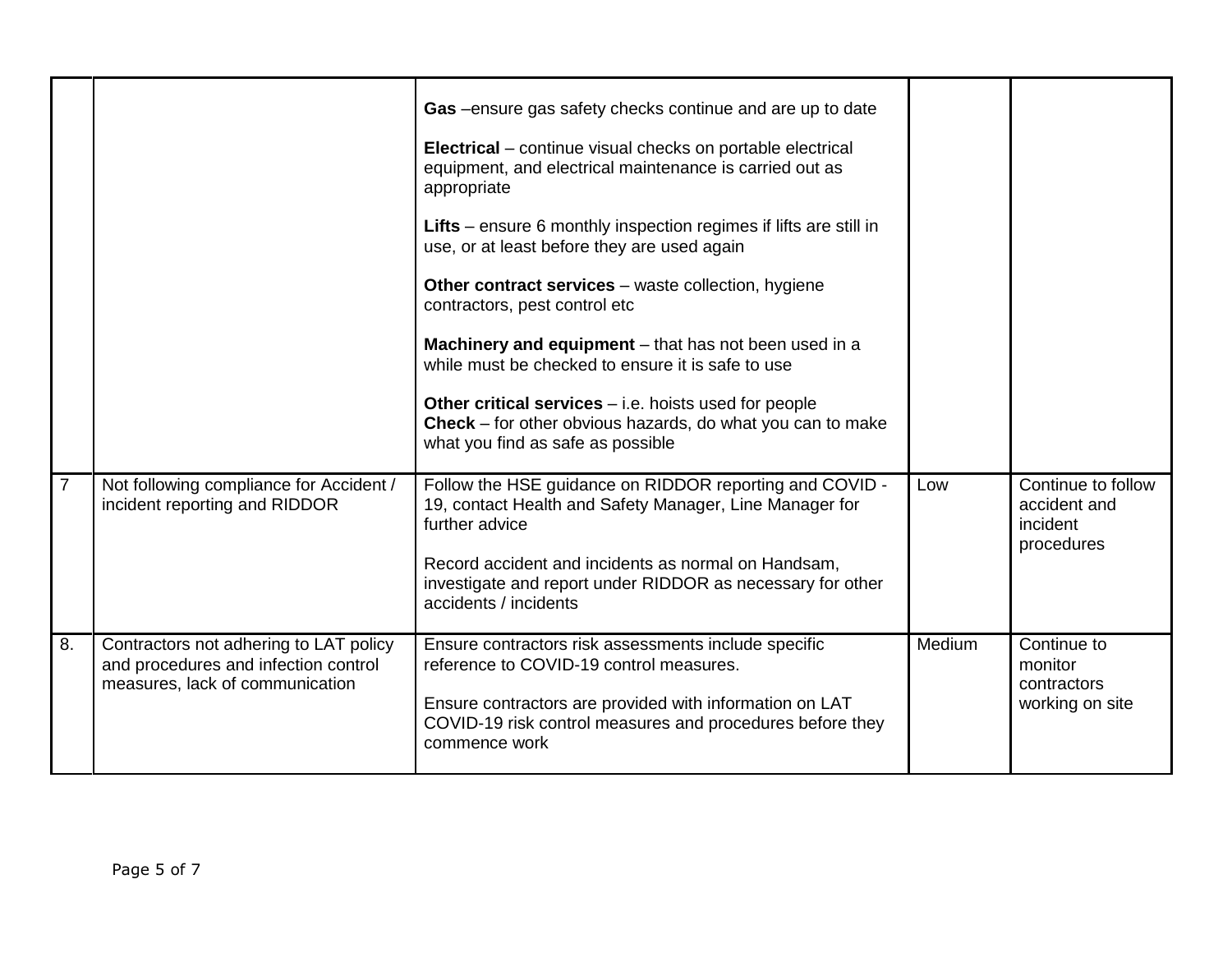|     |                                                                                 | Monitor any contractors on site to ensure they are following<br>infection control measures and are social distancing at all<br>times<br>Minimise PPM visits to sites by contractors for the first week of<br>the return of students and pupils to allow staff student<br>operational routines to be embedded.<br>Ensure good communication and co-operation with contractors                                                                                                                                                     |        |                                                                    |
|-----|---------------------------------------------------------------------------------|----------------------------------------------------------------------------------------------------------------------------------------------------------------------------------------------------------------------------------------------------------------------------------------------------------------------------------------------------------------------------------------------------------------------------------------------------------------------------------------------------------------------------------|--------|--------------------------------------------------------------------|
| 9   | Lack of Equipment cleaning materials<br>and PPE                                 | Each academy site will have the following equipment and<br>materials and PPE on site:<br>Hand gel with a minimum of 60% alcohol in line with<br>Public health England<br>Soap and running water<br><b>Disinfectant Spray</b><br>Protective gloves<br>Masks for first aid purposes only<br>Plastic aprons<br>Warning tape<br><b>Directional arrows</b><br>Other signage<br>Site teams and BM's to wear PPE as appropriate for tasks<br>being carried out in accordance with task risk assessments<br>and COVID-19 risk assessment | Medium | Ensure stocks are<br>replenished                                   |
| 11. | Lack of communication and<br>understanding of control measure with<br>employees | Line Management to communicate regular briefings and<br>updates on a daily basis to employees or as necessary                                                                                                                                                                                                                                                                                                                                                                                                                    | Low    | Keep up to date<br>with any changes<br>to policy and<br>procedures |

## **Please note:**